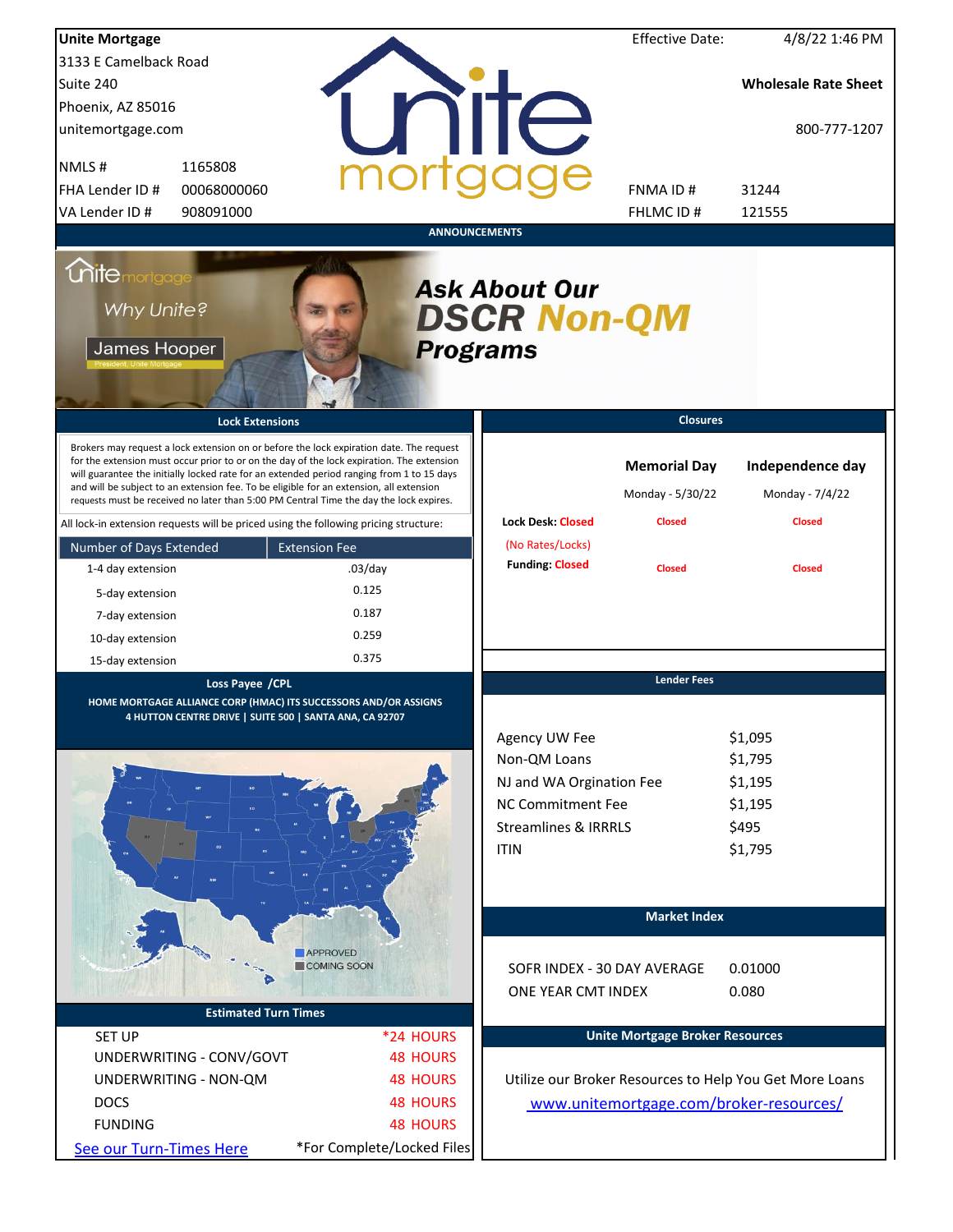

#### **Rates are subject to change without prior notice Not for Public View • For Professional Use Only**

Price Change Effective: 9:00 AM PST

**30 DAY PRICING PRICING ADJUSTMENTS**

**Lock Desk** [locks@unitemtg](mailto:locks@unitemtg.com).com File Update: 08-Apr-2022 6:56 AM

# **INVESTOR PRIME**

| <b>30 DAY PRICING</b> |                |                 |  |  |  |  |
|-----------------------|----------------|-----------------|--|--|--|--|
| <b>RATE</b>           | <b>5/6 ARM</b> | <b>30YR FIX</b> |  |  |  |  |
| Rate                  | 5/1 ARM        | 30yr Fix        |  |  |  |  |
| 8.375                 | 103.0000       | 102.7500        |  |  |  |  |
| 8.250                 | 102.8750       | 102.6250        |  |  |  |  |
| 8.125                 | 102 7500       | 102.5000        |  |  |  |  |
| 8.000                 | 102.6250       | 102.3750        |  |  |  |  |
| 7.875                 | 102.5000       | 102.2500        |  |  |  |  |
| 7.750                 | 102.3750       | 102.1250        |  |  |  |  |
| 7.625                 | 102.2500       | 102.0000        |  |  |  |  |
| 7.500                 | 102 1250       | 1018750         |  |  |  |  |
| 7.375                 | 102.0000       | 101.7500        |  |  |  |  |
| 7.250                 | 101.8750       | 101.6250        |  |  |  |  |
| 7.125                 | 101.7500       | 101.5000        |  |  |  |  |
| 7.000                 | 101.6250       | 101.3750        |  |  |  |  |
| 6.875                 | 101.5000       | 101.2500        |  |  |  |  |
| 6.750                 | 101.3750       | 101.1250        |  |  |  |  |
| 6.625                 | 101.1250       | 100.8750        |  |  |  |  |
| 6.500                 | 100 8750       | 100 6250        |  |  |  |  |
| 6.375                 | 100.6250       | 100.3750        |  |  |  |  |
| 6.250                 | 100.3750       | 100.1250        |  |  |  |  |
| 6.125                 | 100,0000       | 99.7500         |  |  |  |  |
| 6.000                 | 996250         | 99.3750         |  |  |  |  |
| 5.875                 | 99.1250        | 98 8750         |  |  |  |  |
| 5.750                 | 986250         | 98.3750         |  |  |  |  |

| <b>MAX PRICING (Lower of Price or Premium)</b> |          |
|------------------------------------------------|----------|
| No Prepay - Hard                               | 99.0000  |
| 1yr Prepay - Hard                              | 99 8750  |
| 2yr Prepay - Hard                              | 100 1250 |
| 3yr Prepay - Hard                              | 100 3750 |
| 4yr Prepay - Hard                              | 100 6250 |
| 5yr Prepay - Hard                              | 100.8750 |
|                                                |          |
| <b>ARM MARGIN</b>                              |          |
| 5.000                                          | SOFR     |
|                                                |          |
| <b>LOCK FEES</b>                               |          |
| Relock Fee:                                    | 750      |

| Relock Fee:             | 250     |
|-------------------------|---------|
| Extension Fee Per Diem: | 030     |
| <b>Extension Max:</b>   | 15 Days |
|                         |         |

| <b>RATE</b>             | <b>5/6 ARM</b>                         | 30YR FIX |  |                                     |                                        |                    |                    |                    | LTV                |                    |                    |                            |
|-------------------------|----------------------------------------|----------|--|-------------------------------------|----------------------------------------|--------------------|--------------------|--------------------|--------------------|--------------------|--------------------|----------------------------|
| Rate                    | 5/1 ARM                                | 30yr Fix |  | <b>Documentation</b>                | <b>Credit Score</b>                    | 00.01-50           | 50.01-55           | 55.01-60           | 60.01-65           | 65.01-70           | 70.01-75           | 75.01-80                   |
| 8.375                   | 103.0000                               | 102.7500 |  |                                     | 2780                                   | (0.250)            | (0.375)            | (0.500)            | (0.625)            | (0.875)            | (1.125)            | (1.750)                    |
| 8.250                   | 102.8750                               | 102.6250 |  | 760 - 779<br>740 - 759<br>720 - 739 |                                        | (0.375)            | (0.375)            | (0.625)            | (0.875)            | (1.000)            | (1.375)            | (2.000)                    |
| 8.125                   | 102.7500                               | 102.5000 |  |                                     |                                        | (0.375)            | (0.500)            | (0.750)            | (1.000)            | (1.250)            | (1.625)            | (2.250)                    |
| 8.000                   | 102.6250                               | 102.3750 |  |                                     |                                        | (0.500)            | (0.625)            | (0.875)            | (1.125)            | (1.500)            | (2.000)            | (2.750)                    |
| 7.875                   | 102.5000                               | 102.2500 |  | <b>DSCR</b>                         | 700 - 719                              | (0.625)            | (0.750)            | (1.000)            | (1.375)            | (1.875)            | (2.500)            | (3.500)                    |
| 7.750                   | 102.3750                               | 102.1250 |  |                                     |                                        | (0.875)            | (1.000)            | (1.250)            | (1.750)            | (2.250)            | (3.000)            | (3.875)                    |
| 7.625                   | 102.2500                               | 102.0000 |  |                                     | $660 - 679$                            | (1.375)            | (1.500)            | (1.625)            | (2.250)            | (3.125)            | (3.750)            | (4.500)                    |
| 7.500                   | 102.1250                               | 101.8750 |  |                                     | 640 - 659                              | (1.875)            | (2.000)            | (2.125)            | (2.750)            | (3.625)            | (4.750)            | #N/A                       |
| 7.375                   | 102.0000                               | 101.7500 |  |                                     | $620 - 639$                            | (2.375)            | (2.500)            | (2.625)            | (3.250)            | (4.125)            | $\#N/A$            | $\#N/A$                    |
| 7.250                   | 101.8750                               | 101.6250 |  |                                     | $\geq 780$                             | (0.125)            | (0.250)            | (0.250)            | (0.375)            | (0.500)            | (0.625)            | (0.875)                    |
| 7.125                   | 101.7500                               | 101.5000 |  |                                     | 760 - 779                              | (0.250)            | (0.250)            | (0.250)            | (0.500)            | (0.625)            | (0.750)            | (1.125)                    |
| 7.000                   | 101.6250                               | 101.3750 |  |                                     | 740 - 759                              | (0.250)            | (0.250)            | (0.250)            | (0.625)            | (0.750)            | (1.000)            | (1.375)                    |
| 6.875                   | 101.5000                               | 101.2500 |  |                                     | 720 - 739                              | (0.250)            | (0.375)            | (0.375)            | (0.750)            | (0.875)            | (1.125)            | (1.625)                    |
| 6.750                   | 101.3750                               | 101.1250 |  | Bank Statements (12 & 24)           | 700 - 719                              | (0.375)            | (0.375)            | (0.625)            | (0.875)            | (1.125)            | (1.500)            | (2.000)                    |
| 6.625                   | 101.1250                               | 100.8750 |  |                                     | 680 - 699                              | (0.375)            | (0.500)            | (0.750)            | (1.000)            | (1.375)            | (1.750)            | (2.500)                    |
| 6.500                   | 100.8750                               | 100.6250 |  |                                     | $660 - 679$                            | (0.500)            | (0.750)            | (1.000)            | (1.500)            | (2.250)            | (2.750)            | (3.500)                    |
| 6.375                   | 100.6250                               | 100.3750 |  |                                     | 640 - 659                              | (0.750)            | (1.000)            | (1.250)            | (1.750)            | (2.500)            | (3.125)            | #N/A                       |
|                         |                                        |          |  |                                     | $620 - 639$                            |                    |                    |                    |                    |                    |                    |                            |
| 6.250                   | 100.3750                               | 100.1250 |  |                                     |                                        | (1.250)            | (1.500)            | (1.750)            | (2.250)            | (3.000)            | #N/A               | #N/A                       |
| 6.125                   | 100.0000                               | 99.7500  |  |                                     | $\geq 780$                             | (0.125)            | (0.250)            | (0.250)            | (0.625)            | (0.875)            | (1.125)            | #N/A                       |
| 6.000                   | 99.6250                                | 99.3750  |  |                                     | 760 - 779                              | (0.125)            | (0.250)            | (0.375)            | (0.750)            | (1.000)            | (1.375)            | #N/A                       |
| 5.875                   | 99.1250                                | 98.8750  |  |                                     | 740 - 759                              | (0.250)            | (0.250)            | (0.500)            | (0.875)            | (1.125)            | (1.625)            | $\# \mathbb{N}/\mathbb{A}$ |
| 5.750                   | 98.6250                                | 98.3750  |  |                                     | 720 - 739                              | (0.375)            | (0.500)            | (0.625)            | (1.000)            | (1.500)            | (2.000)            | #N/A                       |
|                         |                                        |          |  | <b>Asset Depletion</b>              | 700 - 719                              | (0.500)            | (0.625)            | (1.000)            | (1.375)            | (1.875)            | (2.500)            | #N/A                       |
|                         |                                        |          |  |                                     | 680 - 699                              | (0.625)            | (0.750)            | (1.250)            | (1.750)            | (2.250)            | (3.000)            | #N/A                       |
|                         |                                        |          |  |                                     | $660 - 679$                            | (0.750)            | (1.000)            | (1.500)            | (2.250)            | (3.125)            | #N/A               | #N/A                       |
|                         |                                        |          |  |                                     | $640 - 659$                            | (1.250)            | (1.500)            | (2.000)            | (2.750)            | (3.625)            | $\#N/A$            | #N/A                       |
|                         |                                        |          |  |                                     | 620 - 639                              | (1.750)            | (2.000)            | (2.500)            | (3.250)            | $\#N/A$            | #N/A               | #N/A                       |
|                         | MAX PRICING (Lower of Price or Premium |          |  |                                     | $\geq 780$                             | (0.625)            | (0.750)            | (0.750)            | (1.125)            | (1.375)            | (1.625)            | #N/A                       |
| No Prepay - Hard        |                                        | 99.0000  |  |                                     | 760 - 779                              | (0.625)            | (0.750)            | (0.875)            | (1.250)            | (1.500)            | (1.875)            | #N/A                       |
| 1yr Prepay - Hard       |                                        | 99.8750  |  |                                     | 740 - 759                              | (0.750)            | (0.750)            | (1.000)            | (1.375)            | (1.625)            | (2.125)            | #N/A                       |
| 2yr Prepay - Hard       |                                        | 100.1250 |  |                                     | 720 - 739                              | (0.875)            | (1.000)            | (1.125)            | (1.500)            | (2.000)            | (2.500)            | #N/A                       |
| 3yr Prepay - Hard       |                                        | 100.3750 |  | <b>P&amp;L</b>                      | 700 - 719                              | (1.000)            | (1.125)            | (1.500)            | (1.875)            | (2.375)            | (3.000)            | #N/A                       |
| 4yr Prepay - Hard       |                                        | 100.6250 |  |                                     | 680 - 699                              | (1.125)            | (1.250)            | (1.750)            | (2.250)            | (2.750)            | (3.500)            | #N/A                       |
| 5yr Prepay - Hard       |                                        | 100.8750 |  |                                     | $660 - 679$                            | (1.250)            | (1.500)            | (2.000)            | (2.750)            | (3.625)            | $\#N/A$            | $\# \mathbb{N}/\mathbb{A}$ |
|                         |                                        |          |  |                                     | $640 - 659$                            | (1.750)            | (2.000)            | (2.500)            | (3.250)            | (4.125)            | #N/A               | #N/A                       |
|                         | <b>ARM MARGIN</b>                      |          |  |                                     | 620 - 639                              | (2.250)            | (2.500)            | (3.000)            | (3.750)            | $\#N/A$            | #N/A               | $\#N/A$                    |
| 5.000                   |                                        | SOFR     |  |                                     | $\geq 780$                             | 0.000              | 0.000              | 0.000              | (0.250)            | (0.375)            | (0.375)            | (0.500)                    |
|                         |                                        |          |  |                                     | 760 - 779                              | 0.000              | 0.000              | 0.000              | (0.250)            | (0.375)            | (0.500)            | (0.625)                    |
|                         | <b>LOCK FEES</b>                       |          |  |                                     | 740 - 759                              | 0.000              | 0.000              | 0.000              | (0.250)            | (0.375)            | (0.625)            | (0.750)                    |
| Relock Fee:             |                                        | .250     |  |                                     | 720 - 739                              | (0.125)            | (0.125)            | (0.125)            | (0.250)            | (0.500)            | (0.750)            | (1.000)                    |
| Extension Fee Per Diem: |                                        | .030     |  | <b>Full Doc</b>                     | 700 - 719                              | (0.250)            | (0.250)            | (0.375)            |                    |                    |                    |                            |
| Extension Max:          |                                        | 15 Days  |  |                                     | 680 - 699                              | (0.250)            |                    | (0.500)            | (0.500)<br>(0.625) | (0.625)<br>(0.750) | (0.875)<br>(1.000) | (1.250)                    |
|                         |                                        |          |  |                                     | 660 - 679                              | (0.250)            | (0.250)<br>(0.375) | (0.500)            | (1.000)            | (1.375)            | (1.625)            | (1.375)<br>(2.000)         |
|                         |                                        |          |  |                                     | 640 - 659                              |                    |                    |                    |                    |                    |                    |                            |
|                         |                                        |          |  |                                     | 620 - 639                              | (0.375)            | (0.375)            | (0.500)            | (1.250)            | (1.500)            | (1.750)            | #N/A                       |
|                         |                                        |          |  |                                     |                                        | (0.500)            | (0.500)            | (0.500)            | (1.500)            | (1.750)            | (2.000)            | #N/A                       |
|                         |                                        |          |  |                                     | 5/6 30yr ARM SOFR                      | 0.000              | 0.000              | 0.000              | 0.000              | 0.000              | 0.000              | 0.000                      |
|                         |                                        |          |  |                                     | 7/6 30yr ARM SOFR<br>5/6 40yr ARM SOFR | (0.250)            | (0.250)            | (0.250)            | (0.250)            | (0.250)            | (0.250)            | (0.250)                    |
|                         |                                        |          |  | Product                             |                                        | (0.250)            | (0.250)            | (0.250)            | (0.250)            | (0.250)            | (0.250)            | (0.250)                    |
|                         |                                        |          |  |                                     |                                        | (0.500)            | (0.500)            | (0.500)            | (0.500)            | (0.500)            | (0.500)            | (0.500)                    |
|                         |                                        |          |  |                                     | 40yr Fixed                             | (0.250)            | (0.250)            | (0.250)            | (0.250)            | (0.250)            | (0.250)            | (0.250)                    |
|                         |                                        |          |  |                                     | Interest-Only                          | (0.250)            | (0.250)            | (0.375)            | (0.500)            | (0.625)            | (0.750)            | (1.000)                    |
|                         |                                        |          |  |                                     | 150,000-200k<br>200,001-300k           | (0.500)            | (0.500)            | (0.500)            | (0.500)            | (0.500)            | (0.750)            | (0.750)                    |
|                         |                                        |          |  |                                     | 300,001-1.0m                           | 0.000<br>0.000     | 0.000<br>0.000     | 0.000<br>0.000     | 0.000<br>0.000     | (0.250)<br>0.000   | (0.250)<br>0.000   | (0.500)<br>0.000           |
|                         |                                        |          |  |                                     | 1,000,001-1.5m                         | (0.250)            | (0.250)            | (0.250)            | (0.250)            | (0.250)            | (0.250)            | (0.500)                    |
|                         |                                        |          |  | <b>Loan Amount</b>                  | 1,500,001-2.0m                         | (0.500)            | (0.500)            | (0.500)            | (0.500)            | (0.500)            | (0.500)            | #N/A                       |
|                         |                                        |          |  |                                     | 2,000,001-2.5m                         | (0.750)            | (0.750)            | (0.750)            | (0.750)            | (0.750)            | (0.750)            | #N/A                       |
|                         |                                        |          |  |                                     | 2,500,001-3.0m                         | (0.750)            | (0.750)            | (0.750)            | (0.750)            | (0.750)            | (0.750)            | #N/A                       |
|                         |                                        |          |  |                                     | 3,000,001-3.5m                         | N/A                | N/A                | N/A                | N/A                | N/A                | #N//               | #N/A                       |
|                         |                                        |          |  |                                     | 3,500,001-4.0m                         | N/A                | N/A                | N/A                | N/A                | N/A                | #N/A               | #N/ $\rho$                 |
|                         |                                        |          |  |                                     | $DSCR \ge 1.5$                         | 0.250              | 0.250              | 0.250              | 0.250              | 0.250              | 0.250              | 0.250                      |
|                         |                                        |          |  |                                     | DSCR 1.25-1.49                         | 0.250              | 0.250              | 0.250              | 0.250              | 0.250              | 0.250              | 0.250                      |
|                         |                                        |          |  | <b>DSCR</b>                         | DSCR 1.10-1.24<br>DSCR 1.00-1.09       | 0.000              | 0.000              | 0.000              | 0.000              | 0.000              | 0.000              | 0.000                      |
|                         |                                        |          |  |                                     | DSCR 0.75-0.99                         | (0.250)<br>(1.500) | (0.250)<br>(1.500) | (0.375)<br>(1.625) | (0.375)<br>(1.625) | (0.500)<br>(1.750) | (0.500)<br>(1.750) | (0.750)<br>#N/A            |
|                         |                                        |          |  |                                     | 43.01-50                               | 0.000              | 0.000              | 0.000              | 0.000              | (0.125)            | (0.125)            | (0.125)                    |
|                         |                                        |          |  | DTI                                 | 50.01-55                               | 0.000              | 0.000              | 0.000              | 0.000              | (0.375)            | (0.375)            | #N/A                       |
|                         |                                        |          |  | <b>Bank Statements</b>              | 12mo Bank Stmt                         | (0.125)            | (0.125)            | (0.125)            | (0.250)            | (0.375)            | (0.375)            | (0.375)                    |
|                         |                                        |          |  | Purpose                             | Cash-Out                               | (0.250)            | (0.375)            | (0.375)            | (0.375)            | (0.500)            | (0.750)            | #N/A                       |
|                         |                                        |          |  |                                     | Condo-Warrantable                      | (0.250)            | (0.250)            | (0.250)            | (0.250)            | (0.500)            | (0.500)            | (0.500)                    |
|                         |                                        |          |  |                                     | Condo-NonWarrantable                   | (0.500)            | (0.500)            | (0.500)            | (0.500)            | (0.750)            | $\#N/A$            | #N/A                       |
|                         |                                        |          |  | <b>Property Type</b>                | 2-Unit                                 | (0.250)            | (0.250)            | (0.250)            | (0.250)            | (0.500)            | (0.500)            | (0.500)                    |
|                         |                                        |          |  |                                     | 3-Unit<br>4-Unit                       | (0.250)<br>(0.250) | (0.250)<br>(0.250) | (0.250)            | (0.250)            | (0.500)<br>(0.500) | (0.500)            | (0.500)<br>(0.500)         |
|                         |                                        |          |  |                                     | Modular                                | (1.000)            | (1.000)            | (0.250)<br>(1.000) | (0.250)<br>(1.000) | (1.000)            | (0.500)<br>(1.000) | (1.000)                    |
|                         |                                        |          |  | Citizenship                         | Foreign Nat'l (DSCR Only)              | N/A                | N/A                | N/A                | N/A                | N/A                | N/A                | N/A                        |
|                         |                                        |          |  |                                     | 1x30x12                                | (0.750)            | (0.750)            | (0.750)            | (0.750)            | (0.750)            | (0.750)            | (0.750)                    |
|                         |                                        |          |  |                                     | Multiple30x12                          | (2.250)            | (2.250)            | (2.250)            | (2.250)            | (2.250)            | (2.250)            | #N/A                       |
|                         |                                        |          |  |                                     | FC/SS/DIL/BK7 36-47mo                  | (1.000)            | (1.000)            | (1.000)            | (1.000)            | (1.000)            | (1.000)            | (1.000)                    |
|                         |                                        |          |  | <b>Credit / Housing History</b>     | FC/SS/DIL/BK7 24-35mo                  | (1.750)            | (1.750)            | (1.750)            | (1.750)            | (1.750)            | (1.750)            | #N/A                       |
|                         |                                        |          |  |                                     | BK7 12-23mo                            | (2.500)            | (2.500)            | (2.500)            | (2.500)            | (2.500)            | (2.500)            | #N/A                       |
|                         |                                        |          |  |                                     | BK13 DC                                | (1.000)            | (1.000)            | (1.000)            | (1.000)            | (1.000)            | (1.000)            | (1.000)                    |
|                         |                                        |          |  | <b>Other Miscellaneous</b>          | ACH                                    | 0.125              | 0.125              | 0.125              | 0.125              | 0.125              | 0.125              | 0.125                      |
|                         |                                        |          |  |                                     | No Escrows                             | (0.150)            | (0.150)            | (0.150)            | (0.150)            | (0.150)            | (0.150)            | (0.150)                    |
|                         |                                        |          |  |                                     | No Prepay                              | (1.500)            | (1.500)            | (1.500)            | (1.500)            | (1.500)            | (1.500)            | (1.500)                    |
|                         |                                        |          |  |                                     | 1yr Prepay<br>2yr Prepay               | (1.000)<br>(0.500) | (1.000)<br>(0.500) | (1.000)<br>(0.500) | (1.000)<br>(0.500) | (1.000)<br>(0.500) | (1.000)<br>(0.500) | (1.000)<br>(0.500)         |
|                         |                                        |          |  | <b>Prepay Penalty</b>               | lyr Prepay                             | 0.000              | 0.000              | 0.000              | 0.000              | 0.000              | 0.000              | 0.000                      |
|                         |                                        |          |  |                                     | 4yr Prepay                             | 0.375              | 0.375              | 0.375              | 0.375              | 0.375              | 0.375              | 0.375                      |
|                         |                                        |          |  |                                     | Syr Prepay                             | 0.750              | 0.750              | 0.750              | 0.750              | 0.750              | 0.750              | 0.750                      |
|                         |                                        |          |  | <b>Lock Term</b>                    | 40 Day                                 | (0.150)            | (0.150)            | (0.150)            | (0.150)            | (0.150)            | (0.150)            | (0.150)                    |
|                         |                                        |          |  |                                     |                                        |                    |                    |                    |                    |                    |                    |                            |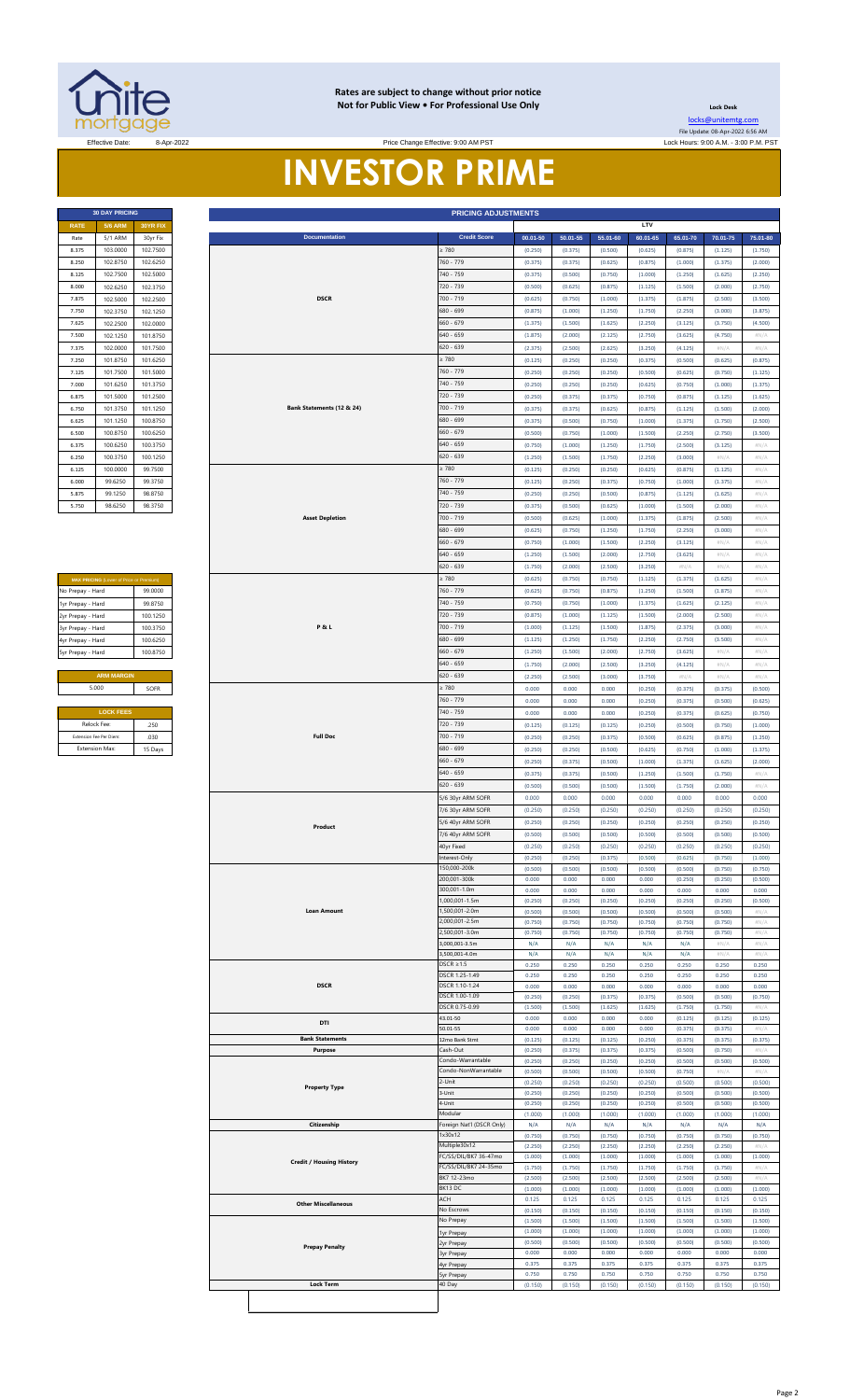

**Rates are subject to change without prior notice Not for Public View • For Professional Use Only** 

**Lock Desk**

locks@unitemtg.com File Update: 08-Apr-2022 6:56 AM Lock Hours: 9:00 A.M. - 3:00 P.M. PST

Effective Date: 8:00 AM PST

# **OWNER-OCCUPIED PRIME**

| PRIMARY & SECONDARY HOME |                |                 |  |  |  |  |
|--------------------------|----------------|-----------------|--|--|--|--|
| <b>RATE</b>              | <b>5/6 ARM</b> | <b>30YR FIX</b> |  |  |  |  |
| 30 Day Pricing           | $-2.000$       | $-2.000$        |  |  |  |  |
| Rate                     | 5/1 ARM        | 30yr Fix        |  |  |  |  |
| 8.250                    | 103.375        | 103.125         |  |  |  |  |
| 8.125                    | 103.250        | 103.000         |  |  |  |  |
| 8.000                    | 103.125        | 102.875         |  |  |  |  |
| 7.875                    | 103.000        | 102.750         |  |  |  |  |
| 7.750                    | 102.875        | 102.625         |  |  |  |  |
| 7.625                    | 102.750        | 102.500         |  |  |  |  |
| 7.500                    | 102.625        | 102.375         |  |  |  |  |
| 7.375                    | 102.500        | 102.250         |  |  |  |  |
| 7.250                    | 102.375        | 102.125         |  |  |  |  |
| 7.125                    | 102.250        | 102.000         |  |  |  |  |
| 7.000                    | 102.125        | 101.875         |  |  |  |  |
| 6.875                    | 102.000        | 101.750         |  |  |  |  |
| 6.750                    | 101.875        | 101.625         |  |  |  |  |
| 6.625                    | 101.750        | 101.500         |  |  |  |  |
| 6.500                    | 101.625        | 101.375         |  |  |  |  |
| 6.375                    | 101.375        | 101.125         |  |  |  |  |
| 6.250                    | 101.125        | 100.875         |  |  |  |  |
| 6.125                    | 100.875        | 100.625         |  |  |  |  |
| 6.000                    | 100.625        | 100.375         |  |  |  |  |
| 5.875                    | 100.250        | 100.000         |  |  |  |  |
| 5.750                    | 99.875         | 99.625          |  |  |  |  |
| 5.625                    | 99.375         | 99.125          |  |  |  |  |
| 5.500                    | 98.875         | 98.625          |  |  |  |  |

| <b>ARM MARGIN</b> |      |  |  |  |
|-------------------|------|--|--|--|
| 5.000             | SOFR |  |  |  |

| <b>LOCK FEES</b>              |         |  |  |  |  |
|-------------------------------|---------|--|--|--|--|
| Relock Fee:                   | .250    |  |  |  |  |
| <b>Extension Fee Per Diem</b> | .030    |  |  |  |  |
| <b>Extension Max:</b>         | 15 Days |  |  |  |  |

|                       | PRIMARY & SECONDARY HOME                |          |                                           |                                |                    |          | <b>PRICING ADJUSTMENTS</b> |                    |                    |                    |                    |                |                    |
|-----------------------|-----------------------------------------|----------|-------------------------------------------|--------------------------------|--------------------|----------|----------------------------|--------------------|--------------------|--------------------|--------------------|----------------|--------------------|
| <b>RATE</b>           | <b>5/6 ARM</b>                          | 30YR FIX |                                           |                                |                    |          |                            |                    | LTV                |                    |                    |                |                    |
| 30 Day Pricing        | $-2.000$                                | $-2.000$ | <b>Documentation</b>                      | <b>Credit Score</b>            | 00.01-50           | 50.01-55 | 55.01-60                   | 60.01-65           | 65.01-70           | 70.01-75           | 75.01-80           | 80.01-85       | 85.01-90           |
| Rate                  | 5/1 ARM                                 | 30yr Fix |                                           | $\geq 780$                     | 0.000              | 0.000    | 0.000                      | (0.250)            | (0.375)            | (0.375)            | (0.500)            | (0.750)        | (1.125)            |
| 8.250                 | 103.375                                 | 103.125  |                                           | 760 - 779                      | 0.000              | 0.000    | 0.000                      | (0.250)            | (0.375)            | (0.500)            | (0.625)            | (0.875)        | (1.375)            |
| 8.125                 | 103.250                                 | 103.000  |                                           | 740 - 759                      | 0.000              | 0.000    | 0.000                      | (0.250)            | (0.375)            | (0.625)            | (0.750)            | (1.125)        | (1.625)            |
| 8.000                 | 103.125                                 | 102.875  |                                           | 720 - 739                      | (0.125)            | (0.125)  | (0.125)                    | (0.250)            | (0.500)            | (0.750)            | (1.000)            | (1.250)        | (1.875)            |
| 7.875                 | 103.000                                 | 102.750  | <b>Full Doc</b>                           | $700 - 719$                    | (0.250)            | (0.250)  | (0.375)                    | (0.500)            | (0.625)            | (0.875)            | (1.250)            | (1.625)        | (2.250)            |
| 7.750                 | 102.875                                 | 102.625  |                                           | 680 - 699                      | (0.250)            | (0.250)  | (0.500)                    | (0.625)            | (0.750)            | (1.000)            | (1.375)            | (2.000)        | #N/ $\rho$         |
| 7.625                 | 102.750                                 | 102.500  |                                           | $660 - 679$                    | (0.250)            | (0.375)  | (0.500)                    | (1.000)            | (1.375)            | (1.625)            | (2.000)            | (2.750)        | $\#N/A$            |
| 7.500                 | 102.625                                 | 102.375  |                                           | $640 - 659$                    | (0.375)            | (0.375)  | (0.500)                    | (1.250)            | (1.500)            | (1.750)            | (2.250)            | $\#N/\Lambda$  | #N/A               |
| 7.375                 | 102.500                                 | 102.250  |                                           | $620 - 639$                    | (0.500)            | (0.500)  | (0.500)                    | (1.500)            | (1.750)            | (2.000)            | (2.500)            | #N/A           | $\#N/A$            |
| 7.250                 | 102.375                                 | 102.125  |                                           | $\geq 780$                     | (0.125)            | (0.250)  | (0.250)                    | (0.375)            | (0.500)            | (0.625)            | (0.875)            | (1.250)        | (2.000)            |
| 7.125                 | 102.250                                 | 102.000  |                                           | 760 - 779                      | (0.250)            | (0.250)  | (0.250)                    | (0.500)            | (0.625)            | (0.750)            | (1.125)            | (1.625)        | (2.375)            |
| 7.000                 | 102.125                                 | 101.875  |                                           | 740 - 759                      | (0.250)            | (0.250)  | (0.250)                    | (0.625)            | (0.750)            | (1.000)            | (1.375)            | (1.875)        | (2.875)            |
| 6.875                 | 102.000                                 | 101.750  |                                           | 720 - 739                      | (0.250)            | (0.375)  | (0.375)                    | (0.750)            | (0.875)            | (1.125)            | (1.625)            | (2.250)        | (3.375)            |
| 6.750                 | 101.875                                 | 101.625  | Bank Statement / 1099                     | 700 - 719                      | (0.375)            | (0.375)  | (0.625)                    | (0.875)            | (1.125)            | (1.500)            | (2.000)            | (2.750)        | (4.000)            |
| 6.625                 | 101.750                                 | 101.500  |                                           | 680 - 699                      | (0.375)            | (0.500)  | (0.750)                    | (1.000)            | (1.375)            | (1.750)            | (2.500)            | (3.500)        | #N/A               |
| 6.500                 | 101.625                                 | 101.375  |                                           | $660 - 679$                    | (0.500)            | (0.750)  | (1.000)                    | (1.500)            | (2.250)            | (2.750)            | (3.500)            | (4.250)        | $\#N/A$            |
| 6.375                 | 101.375                                 | 101.125  |                                           | $640 - 659$                    | (0.750)            | (1.000)  | (1.250)                    | (1.750)            | (2.500)            | (3.125)            | (4.000)            | #N/A           | $\#N/A$            |
| 6.250                 | 101.125                                 | 100.875  |                                           | $620 - 639$                    | (1.250)            | (1.500)  | (1.750)                    | (2.250)            | (3.000)            | (3.625)            | $\#N/A$            | #N/A           | $\#N/A$            |
| 6.125                 | 100.875                                 | 100.625  |                                           | $\geq 780$                     | (0.125)            | (0.250)  | (0.250)                    | (0.625)            | (0.875)            | (1.125)            | (1.625)            | #N/A           | $\#N/A$            |
| 6.000                 | 100.625                                 | 100.375  |                                           | 760 - 779                      | (0.125)            | (0.250)  | (0.375)                    | (0.750)            | (1.000)            | (1.375)            | (2.000)            | #N/A           | #N/A               |
| 5.875                 | 100.250                                 | 100.000  |                                           | 740 - 759                      | (0.250)            | (0.250)  | (0.500)                    | (0.875)            | (1.125)            | (1.625)            | (2.375)            | #N/A           | $\#N/A$            |
| 5.750                 | 99.875                                  | 99.625   |                                           | 720 - 739                      | (0.375)            | (0.500)  | (0.625)                    | (1.000)            | (1.500)            | (2.000)            | (2.875)            | #N/A           | #N/ $\rho$         |
| 5.625                 | 99.375                                  | 99.125   | <b>Asset Depletion</b>                    | $700 - 719$                    | (0.500)            | (0.625)  | (1.000)                    | (1.375)            | (1.875)            | (2.500)            | (3.500)            | #N/A           | $\#N/A$            |
| 5.500                 | 98.875                                  | 98.625   |                                           | 680 - 699                      | (0.625)            | (0.750)  | (1.250)                    | (1.750)            | (2.250)            | (3.000)            | (4.500)            | #N/A           | #N/ $\rho$         |
|                       |                                         |          |                                           | $660 - 679$                    | (0.750)            | (1.000)  | (1.500)                    | (2.250)            | (3.125)            | (4.375)            | H N/A              | #N/A           | $\#N/A$            |
|                       |                                         |          |                                           | $640 - 659$                    | (1.250)            | (1.500)  | (2.000)                    | (2.750)            | (3.625)            | (4.875)            | $\#N/A$            | #N/A           | #N/ $\rho$         |
|                       | <b>ARM MARGIN</b>                       |          |                                           | $620 - 639$                    | (1.750)            | (2.000)  | (2.500)                    | (3.250)            | (4.125)            | #N/A               | $\#N/A$            | #N/A           | $\#N/A$            |
| 5.000                 |                                         | SOFR     |                                           | $\geq 780$                     | (0.625)            | (0.750)  | (0.750)                    | (1.125)            | (1.375)            | (1.625)            | (2.250)            | #N/A           | #N/A               |
|                       |                                         |          |                                           | 760 - 779                      | (0.625)            | (0.750)  | (0.875)                    | (1.250)            | (1.500)            | (1.875)            | (2.625)            | #N/A           | #N/A               |
|                       |                                         |          |                                           | 740 - 759                      | (0.750)            | (0.750)  | (1.000)                    | (1.375)            | (1.625)            | (2.125)            | (3.000)            | #N/A           | #N/A               |
|                       | <b>LOCK FEES</b>                        |          |                                           | 720 - 739                      | (0.875)            | (1.000)  | (1.125)                    | (1.500)            | (2.000)            | (2.500)            | (3.500)            | #N/A           | #N/A               |
| Relock Fee:           |                                         | .250     | P & L Only - WVOE                         | $700 - 719$                    | (1.000)            | (1.125)  | (1.500)                    | (1.875)            | (2.375)            | (3.000)            | (4.250)            | #N/A           | #N/A               |
|                       | Extension Fee Per Diem                  | .030     |                                           | 680 - 699                      | (1.125)            | (1.250)  | (1.750)                    | (2.250)            | (2.750)            | (3.500)            | (5.000)            | #N/A           | #N/A               |
| <b>Extension Max:</b> |                                         | 15 Days  |                                           | $660 - 679$                    | (1.250)            | (1.500)  | (2.000)                    | (2.750)            | (3.625)            | (4.875)            | $\#N/A$            | #N/A           | #N/A               |
|                       |                                         |          |                                           | $640 - 659$                    | (1.750)            | (2.000)  | (2.500)                    | (3.250)            | (4.125)            | (5.375)            | $\#N/A$            | #N/A           | #N/A               |
|                       | MAX PRICING (Lower of Price or Premium) |          |                                           | $620 - 639$                    | (2.250)            | (2.500)  | (3.000)                    | (3.750)            | (4.625)            | #N//               | $\#N/A$            | #N/A           | #N/A               |
|                       | 100.0000                                |          |                                           | No Bank Stmt                   | 0.000              | 0.000    | 0.000                      | 0.000              | 0.000              | 0.000              | 0.000              | 0.000          | 0.000              |
|                       |                                         |          |                                           |                                |                    |          |                            |                    |                    |                    |                    |                |                    |
|                       |                                         |          |                                           |                                |                    |          |                            |                    |                    |                    |                    |                |                    |
|                       |                                         |          | <b>Bank Statements</b>                    | 12mo Bank Stmt                 | (0.125)            | (0.125)  | (0.125)                    | (0.250)            | (0.375)            | (0.375)            | (0.375)            | (0.500)        | (0.500)            |
|                       |                                         |          |                                           | 24mo Bank Stmt                 | 0.000              | 0.000    | 0.000                      | 0.000              | 0.000              | 0.000              | 0.000              | 0.000          | 0.000              |
|                       |                                         |          |                                           | 7/6 30yr ARM SOFR              | (0.250)            | (0.250)  | (0.250)                    | (0.250)            | (0.250)            | (0.250)            | (0.250)            | (0.250)        | (0.250)            |
|                       |                                         |          |                                           | 5/6 40yr ARM SOFR              | (0.250)            | (0.250)  | (0.250)                    | (0.250)            | (0.250)            | (0.250)            | (0.250)            | (0.250)        | (0.250)            |
|                       |                                         |          | Product                                   | 7/6 40yr ARM SOFR              | (0.500)            | (0.500)  | (0.500)                    | (0.500)            | (0.500)            | (0.500)            | (0.500)            | (0.500)        | (0.500)            |
|                       |                                         |          |                                           | 40yr Fixed                     | (0.250)            | (0.250)  | (0.250)                    | (0.250)            | (0.250)            | (0.250)            | (0.250)            | (0.250)        | (0.250)            |
|                       |                                         |          |                                           | Interest-Only                  | (0.250)            | (0.250)  | (0.375)                    | (0.500)            | (0.625)            | (0.750)            | (1.000)            | (1.750)        | #N/A               |
|                       |                                         |          |                                           | 150,000-200k                   | (0.500)            | (0.500)  | (0.500)                    | (0.500)            | (0.500)            | (0.750)            | (0.750)            | (1.000)        | (1.000)            |
|                       |                                         |          |                                           | 200,001-300k                   | 0.000              | 0.000    | 0.000                      | 0.000              | (0.250)            | (0.250)            | (0.250)            | (0.500)        | (0.500)            |
|                       |                                         |          |                                           | 300,001-400k                   | 0.000              | 0.000    | 0.000                      | 0.000              | 0.000              | 0.000              | 0.000              | (0.500)        | (0.500)            |
|                       |                                         |          |                                           | 400,001-1,000,000              | 0.000              | 0.000    | 0.000                      | 0.000              | 0.000              | 0.000              | 0.000              | 0.000          | 0.000              |
|                       |                                         |          | <b>Loan Amount</b>                        | 000,001-1.5m                   | (0.250)            | (0.250)  | (0.250)                    | (0.250)            | (0.250)            | (0.250)            | (0.250)            | (0.250)        | (0.250)            |
|                       |                                         |          |                                           | 1,500,001-2.0m                 | (0.500)            | (0.500)  | (0.500)                    | (0.500)            | (0.500)            | (0.500)            | (0.500)            | #N/A           | H N/A              |
|                       |                                         |          |                                           | 2.000.001-2.5m                 | (0.750)            | (0.750)  | (0.750)                    | (0.750)            | (0.750)            | (0.750)            | (0.750)            | #N/A           | #N/A               |
|                       |                                         |          |                                           | 2,500,001-3.0m                 | (0.750)            | (0.750)  | (0.750)                    | (0.750)            | (0.750)            | (0.750)            | (0.750)            | #N/A           | $\#N/A$            |
|                       |                                         |          |                                           | 3,000,001-3.5m                 | N/A                | N/A      | N/A                        | N/A                | N/A                | N/A                | $\#N/A$            | #N/A           | #N/A               |
|                       |                                         |          |                                           | 43.01-50                       | 0.000              | 0.000    | 0.000                      | 0.000              | 0.000              | (0.125)            | (0.125)            | (0.125)        | (0.125)            |
|                       |                                         |          | DTI                                       | 50.01-55                       | 0.000              | 0.000    | 0.000                      | 0.000              | 0.000              | (0.375)            | (0.375)            | $\#N$ / $\neq$ | #N/ $\rho$         |
|                       |                                         |          | Cash Out                                  |                                | (0.250)            | (0.375)  | (0.375)                    | (0.375)            | (0.500)            | (0.750)            | (1.250)            | #N/A           | $\#N/A$            |
|                       |                                         |          | <b>Second Home</b>                        |                                | (0.500)            | (0.500)  | (0.500)                    | (0.500)            | (0.500)            | (0.500)            | (0.500)            | #N/A           | #N/A               |
|                       |                                         |          | Geographical                              | Non-CA                         | 0.250              | 0.250    | 0.250                      | 0.250              | 0.250              | 0.250              | 0.250              | 0.250          | 0.250              |
|                       |                                         |          |                                           | Condo-Warrantable              | (0.250)            | (0.250)  | (0.250)                    | (0.250)            | (0.500)            | (0.500)            | (0.500)            | (0.500)        | #N/ $\rho$         |
|                       |                                         |          |                                           | Condo-NonWarrantable           | (0.500)            | (0.500)  | (0.500)                    | (0.500)            | (0.750)            | (0.750)            | $\#N/A$            | #N/ $\rho$     | #N/A               |
|                       |                                         |          |                                           | 2-Unit                         | (0.250)            | (0.250)  | (0.250)                    | (0.250)            | (0.500)            | (0.500)            | (0.500)            | (0.750)        | $\#N/A$            |
|                       |                                         |          |                                           | 3-Unit                         | (0.250)            | (0.250)  | (0.250)                    | (0.250)            | (0.500)            | (0.500)            | (0.500)            | (0.750)        | #N/A               |
|                       |                                         |          | <b>Property Type</b>                      | 4-Unit                         | (0.250)            | (0.250)  | (0.250)                    | (0.250)            | (0.500)            | (0.500)            | (0.500)            | (0.750)        | $\#N/A$            |
|                       |                                         |          |                                           | Modular                        | (1.000)            | (1.000)  | (1.000)                    | (1.000)            | (1.000)            | (1.000)            | (1.000)            | #N/A           | #N/A               |
|                       |                                         |          |                                           | Rural                          | (1.000)            | (1.000)  | (1.000)                    | (1.000)            | (1.000)            | (1.000)            | H N/A              | $\#N/\Lambda$  | #N/A               |
|                       |                                         |          |                                           | 1x30x12                        | (0.750)            | (0.750)  | (0.750)                    | (0.750)            | (0.750)            | (0.750)            | (0.750)            | (1.000)        | (1.000)            |
|                       |                                         |          |                                           | Multiple30x12                  | (2.250)            | (2.250)  | (2.250)                    | (2.250)            | (2.250)            | (2.250)            | (2.500)            | (2.500)        | #N/A               |
|                       |                                         |          |                                           | FC/SS/DIL/BK7 36-47mo          | (1.000)            | (1.000)  | (1.000)                    | (1.000)            | (1.000)            | (1.000)            | (1.000)            | (1.000)        | (1.000)            |
|                       |                                         |          |                                           | FC/SS/DIL/BK7 24-35mo          | (1.750)            | (1.750)  | (1.750)                    | (1.750)            | (1.750)            | (1.750)            | (1.750)            | (1.750)        | #N/ $\rho$         |
|                       |                                         |          | <b>Credit/Housing History</b>             | BK7 12-23mo                    | (2.500)            | (2.500)  | (2.500)                    | (2.500)            | (2.500)            | (2.500)            | (2.500)            | (2.500)        | $\#N/A$            |
|                       |                                         |          |                                           | BK13 DC                        | (1.000)            | (1.000)  | (1.000)                    | (1.000)            | (1.000)            | (1.000)            | (1.000)            | (1.000)        | (1.000)            |
|                       |                                         |          |                                           | ACH                            | 0.125              | 0.125    | 0.125                      | 0.125              | 0.125              | 0.125              | 0.125              | 0.125          | 0.125              |
|                       |                                         |          | <b>Misccellaneous</b><br><b>Lock Term</b> | No Escrows (No HPML)<br>40 Day | (0.150)<br>(0.150) | (0.150)  | (0.150)<br>(0.150)         | (0.150)<br>(0.150) | (0.150)<br>(0.150) | (0.150)<br>(0.150) | (0.150)<br>(0.150) | (0.150)        | (0.150)<br>(0.150) |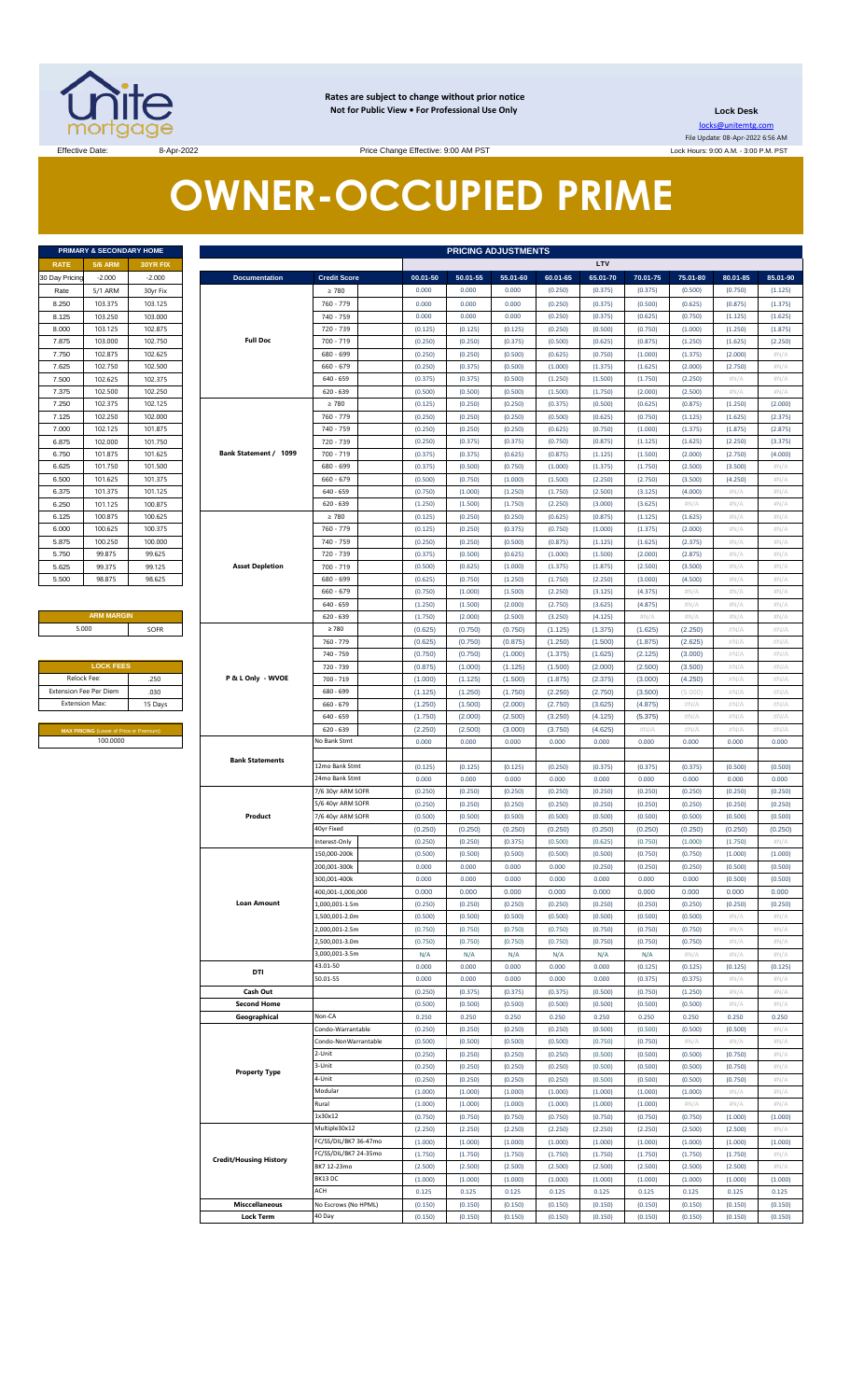

#### [V](https://unitemortgage.com/)isit: https://unitemortgage.com

The pricing engine is the Formal price given, please access it through: **Quick Pricer:** [https://un](https://unitemortgage.com/broker-resources/price-my-loan/)itemortgage.com/broker-resources/price-my-loan/

## **CALL US TODAY: 800-777-1207**

#### **ITIN PRODUCTS AND PRICING**

#### **ITIN PRIME LOANS**

#### **All Pricing is Par all adjustments are Rate adjusments.**

| 30 Year Fixed                                                            |        |        |        |        |        |        |
|--------------------------------------------------------------------------|--------|--------|--------|--------|--------|--------|
| Credit / LTV up to 60% 60.01-65% 65.01-70% 70.01-75% 75.01-80% 80.01-85% |        |        |        |        |        |        |
| > 720                                                                    | 5.875% | 6.125% | 6.250% | 6.500% | 6.750% | 7.125% |
| $700 - 719$                                                              | 6.125% | 6.250% | 6.375% | 6.625% | 6.875% | 7.250% |
| $690 - 699$                                                              | 6.250% | 6.375% | 6.625% | 6.750% | 7.250% | 7.375% |
| $680 - 699$                                                              | 6.250% | 6.375% | 6.625% | 6.750% | 7.250% |        |

|                     | **Rate Adjustments**     |        |              |                       |           |
|---------------------|--------------------------|--------|--------------|-----------------------|-----------|
|                     | SFOO (detached)          | 0.000% |              | 15 year               | $-0.250%$ |
| <b>Property</b>     | 2nd Home (detached)      | 0.000% | Loan         | 20 year               | $-0.125%$ |
| <b>Type</b>         | Condo/Townhome           | 0.500% | <b>Term</b>  | 25 year               | 0.000%    |
|                     | (Attached, No Highrises) |        |              | 30 year               | 0.000%    |
|                     | \$75,000 - \$647,200     | 0.000% | <b>Other</b> | Profit & Loss         | 0.250%    |
| Loan<br><b>Size</b> | \$647,201 - \$750,000    | 0.150% |              | <b>Bank Statement</b> | 0.250%    |
|                     | \$750,001 - \$1,250,000  | 0.300% |              | Cash Out Refi*        | 0.500%    |

| <b>LTV Parameters</b>                                                                                                | <b>LTV Limits</b> | <b>LTV Limits</b> |  |  |  |  |  |
|----------------------------------------------------------------------------------------------------------------------|-------------------|-------------------|--|--|--|--|--|
| \$75,000 - \$647,200                                                                                                 | Max 85%*          | Max 85%*          |  |  |  |  |  |
| \$647,201 - \$750,000                                                                                                | Max 80%           | Max 80%           |  |  |  |  |  |
| $$750.001 - $1.250.000$                                                                                              | Max 75%           | Max 75%           |  |  |  |  |  |
| 2nd Home/Condo/Townhome<br>$\alpha$ <sup>r</sup><br><b>Any Gift Funds</b>                                            | Max 80%           | Max 80%           |  |  |  |  |  |
| *Max 85% in CA, CT, IL, NJ, and NY,<br>C3 or better property Condition.<br>3 months reserves required (80.01% - 85%) |                   |                   |  |  |  |  |  |

| Cash Out Refinance* (Not Available in TX) |         |  |  |  |  |  |  |  |
|-------------------------------------------|---------|--|--|--|--|--|--|--|
| \$75,000 - \$647,200                      | Max 75% |  |  |  |  |  |  |  |
| \$647.201 - \$750.000                     | Max 75% |  |  |  |  |  |  |  |
| $$750.001 - $1.250.000$                   | Max 70% |  |  |  |  |  |  |  |

No bankruptcy, foreclosure, or short sale within 4 years. View our requirements to see criteria to obtain a specific LTV.

#### **ITIN NON PRIME LOANS**

| <b>30 Year Fixed Rates</b> |           |           |           |           |                   |  |  |  |  |  |  |
|----------------------------|-----------|-----------|-----------|-----------|-------------------|--|--|--|--|--|--|
| Credit / LTV               | up to 60% | 60.01-65% | 65.01-70% | 70.01-75% | 75.01-80%         |  |  |  |  |  |  |
| >740                       | 6.125%    | 6.250%    | 6.375%    | 6.750%    | 6.990%            |  |  |  |  |  |  |
| 720 - 739                  | 6.250%    | 6.375%    | 6.750%    | 6.875%    | 7.125%            |  |  |  |  |  |  |
| 700 - 719                  | 6.375%    | 6.750%    | 6.875%    | 6.990%    | 7.250%            |  |  |  |  |  |  |
| 680 - 699                  | 6.750%    | 6.875%    | 6.990%    | 7.125%    | 7.375%            |  |  |  |  |  |  |
| 660 - 679                  | 6.875%    | 6.990%    | 7.125%    | 7.250%    | 7.500%            |  |  |  |  |  |  |
| 640 - 659                  | 7.500%    | 7.625%    | 7.750%    | 7.875%    |                   |  |  |  |  |  |  |
| $620 - 639$                | 8.125%    | 8.250%    | 8.375%    | 8.500%    | <b>Floor Rate</b> |  |  |  |  |  |  |
| No Score                   | 8.500%    | 8.625%    | 8.750%    | 8.875%    | 5.450%            |  |  |  |  |  |  |
| $600 - 619$                | 9.250%    | 9.375%    | 9.500%    | 9.625%    |                   |  |  |  |  |  |  |

|                                   | **'Rate Adjustments**  |           |                              |                       |           |  |  |  |  |  |  |  |
|-----------------------------------|------------------------|-----------|------------------------------|-----------------------|-----------|--|--|--|--|--|--|--|
|                                   | SFOO/2nd Home          | 0.000%    | <b>Loan Size</b>             | \$50,000 - \$74,999   | 1.000%    |  |  |  |  |  |  |  |
| Property                          | Condo/Townhome -       | 0.500%    | (Min. 640)<br>credit if Ioan | \$75,000 - \$647,200  | 0.000%    |  |  |  |  |  |  |  |
| Note:                             | Attached               |           | $>$ \$510,400)               | \$647.201 - \$750.000 | 0.350%    |  |  |  |  |  |  |  |
| <b>Highrises not</b><br>eligible. | Multi Family 2-4 units | 0.500%    |                              | < 15 Year Term        | $-0.375%$ |  |  |  |  |  |  |  |
|                                   | Mobile on Land         | 1.000%    | <b>Term</b>                  | 20 Year Term          | $-0.125%$ |  |  |  |  |  |  |  |
|                                   | Vacant Land            | <b>NA</b> |                              | > 25 Year Term        | 0.000%    |  |  |  |  |  |  |  |
|                                   | Owner Occupied         | $0.000\%$ |                              | $LTV < 50\%$          | $-0.125%$ |  |  |  |  |  |  |  |
|                                   |                        |           | Other                        | Full Doc              | 0.000%    |  |  |  |  |  |  |  |
| Occupancy                         | Non-Owner              | 1.000%    |                              | All Alternative Doc   | 0.250%    |  |  |  |  |  |  |  |
|                                   | Occupied (NOO)         |           |                              | Cash-Out Refi*        | 0.500%    |  |  |  |  |  |  |  |

| <b>LTV Parameters</b>                        | <b>LTV Limits</b> |
|----------------------------------------------|-------------------|
| \$50,000 - \$74,999                          | 70%               |
| \$75,000 - \$647,200                         | 80%               |
| $$647,201 - $750,000 (> 640 \text{ credit})$ | 75%               |
| Condo / Townhome / 2nd Home                  | 75%               |
| <b>Investment property / Multi-Family</b>    | 70%               |
|                                              |                   |

Need 0X30 housing history for 6 months To Qualify for 75.01% - 80%

| Cash Out Refinance (> 640 Credit Min) (Not Available in TX) |         |  |  |  |  |  |  |  |  |
|-------------------------------------------------------------|---------|--|--|--|--|--|--|--|--|
| $$50.000 - $74.999$                                         | Max 70% |  |  |  |  |  |  |  |  |
| \$75,000 - \$647,200                                        | Max 75% |  |  |  |  |  |  |  |  |
| \$647.201 - \$750.000                                       | Max 70% |  |  |  |  |  |  |  |  |

| <b>Max Term</b>                       |          |  |  |  |  |  |  |  |
|---------------------------------------|----------|--|--|--|--|--|--|--|
| Double Wide Mobile Home               | 20 years |  |  |  |  |  |  |  |
| NOO <75%                              | 20 years |  |  |  |  |  |  |  |
| $NOO > = 75.000$                      | 25 Years |  |  |  |  |  |  |  |
| SF/2nd Home/Condo/Townhome<\$75,000   | 25 Years |  |  |  |  |  |  |  |
| SF/2nd Home/Condo/Townhome >=\$75,000 | 30 Years |  |  |  |  |  |  |  |
|                                       |          |  |  |  |  |  |  |  |
| บพ                                    | \$1.795  |  |  |  |  |  |  |  |

\*If cash-out >\$2,000 after loan payoff, closing costs, and prepaids. Cash-Out Refis not available in TX. High-cost mortgages (12 CFR 1026.32) are ineligible for purchase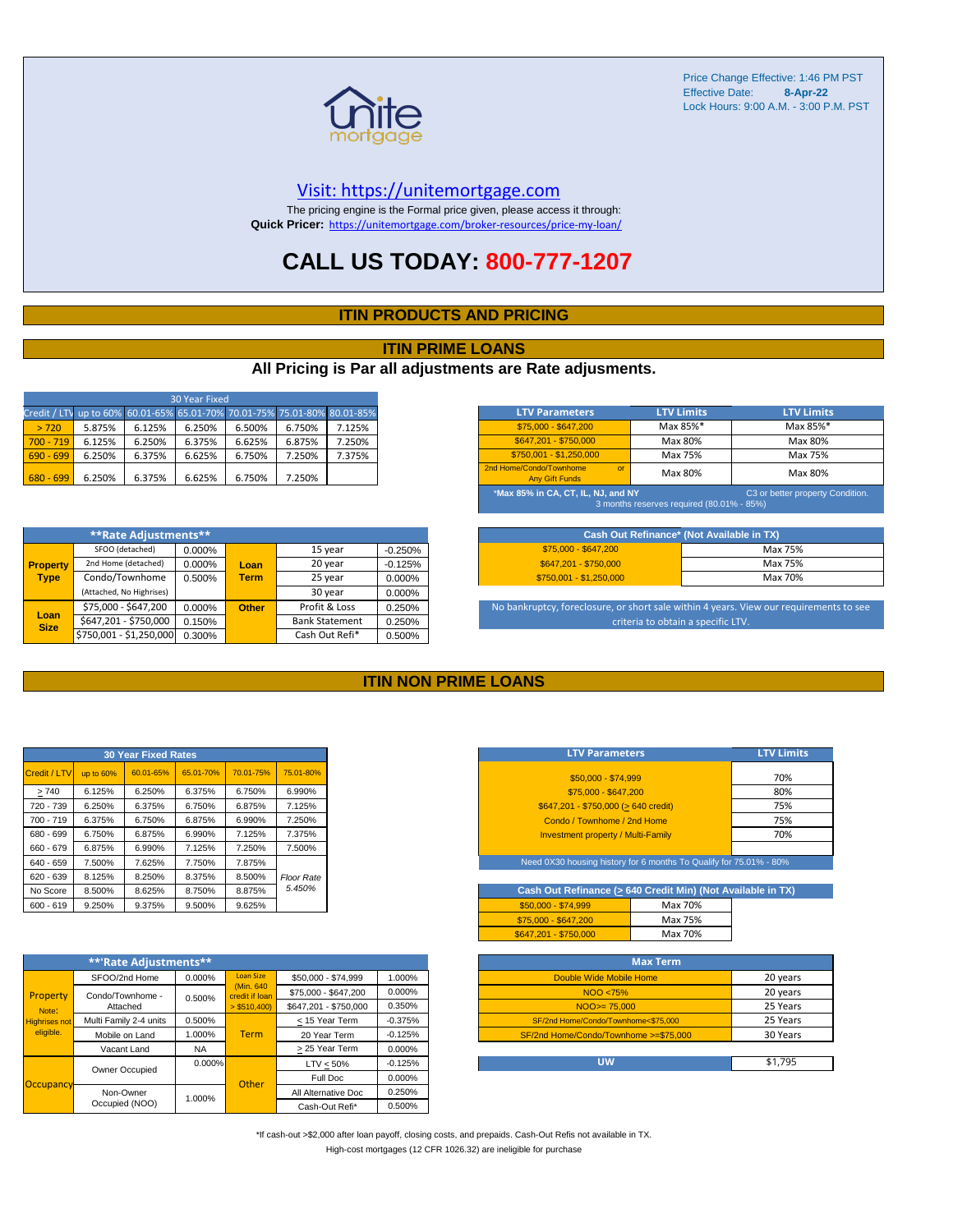

### [V](https://unitemortgage.com/)isit: https://unitemortgage.com

The pricing engine is the Formal price given, please access it through:

**Quick Pricer:** [https://un](https://unitemortgage.com/broker-resources/price-my-loan/)itemortgage.com/broker-resources/price-my-loan/

## **CALL US TODAY: 800-777-1207**

#### **CONVENTIONAL PRODUCTS AND PRICING**

|       | <b>CONFORMING LOANS</b> |                             |         |                             |                             |         |         |       |                             |         |         |       |                             |                             |         |  |
|-------|-------------------------|-----------------------------|---------|-----------------------------|-----------------------------|---------|---------|-------|-----------------------------|---------|---------|-------|-----------------------------|-----------------------------|---------|--|
|       |                         | <b>DU CONF CONV 30 YEAR</b> |         | <b>DU CONF CONV 20 YEAR</b> |                             |         |         |       | <b>DU CONF CONV 15 YEAR</b> |         |         |       | <b>DU CONF CONV 10 YEAR</b> |                             |         |  |
| Rate  | 10 Day                  | 25 Day                      | 40 Day  | Rate                        | 10 Day                      | 25 Day  | 40 Day  | Rate  | 10 Day                      | 25 Day  | 40 Day  | Rate  | 10 Day                      | 25 Day                      | 40 Day  |  |
| 5.750 | (4.000)                 | (3.875)                     | (3.750) | 5.500                       | (3.125)                     | (3.000) | (2.875) | 4.750 | (2.750)                     | (2.625) | (2.500) | 4.875 | (2.875)                     | (2.750)                     | (2.625) |  |
| 5.625 | (3.875)                 | (3.750)                     | (3.625) | 5.375                       | (3.625)                     | (3.500) | (3.375) | 4.625 | (2.500)                     | (2.375) | (2.250) | 4.750 | (2.625)                     | (2.500)                     | (2.375) |  |
| 5.500 | (3.500)                 | (3.375)                     | (3.250) | 5.250                       | (3.250)                     | (3.125) | (3.000) | 4.500 | (2.625)                     | (2.500) | (2.375) | 4.625 | (2.375)                     | (2.250)                     | (2.125) |  |
| 5.375 | (3.375)                 | (3.250)                     | (3.125) | 5.125                       | (2.875)                     | (2.750) | (2.625) | 4.375 | (2.250)                     | (2.125) | (2.000) | 4.500 | (2.375)                     | (2.250)                     | (2.125) |  |
| 5.250 | (3.000)                 | (2.875)                     | (2.750) | 5.000                       | (2.625)                     | (2.500) | (2.375) | 4.250 | (2.000)                     | (1.875) | (1.750) | 4.375 | (2.375)                     | (2.250)                     | (2.125) |  |
| 5.125 | (2.500)                 | (2.375)                     | (2.250) | 4.875                       | (2.250)                     | (2.125) | (2.000) | 4.125 | (1.500)                     | (1.375) | (1.250) | 4.250 | (2.125)                     | (2.000)                     | (1.875) |  |
| 5.000 | (2.125)                 | (2.000)                     | (1.875) | 4.750                       | (1.750)                     | (1.625) | (1.500) | 4.000 | (1.500)                     | (1.375) | (1.250) | 4.125 | (1.500)                     | (1.375)                     | (1.250) |  |
| 4.875 | (1.625)                 | (1.500)                     | (1.375) | 4.625                       | (1.500)                     | (1.375) | (1.250) | 3.875 | (1.000)                     | (0.875) | (0.750) | 4.000 | (1.375)                     | (1.250)                     | (1.125) |  |
| 4.750 | (1.250)                 | (1.125)                     | (1.000) | 4.500                       | (1.125)                     | (1.000) | (0.875) | 3.750 | (0.500)                     | (0.375) | (0.250) | 3.875 | (1.000)                     | (0.875)                     | (0.750) |  |
| 4.625 | (0.875)                 | (0.750)                     | (0.625) | 4.375                       | (0.750)                     | (0.625) | (0.500) | 3.625 | 0.250                       | 0.375   | 0.500   | 3.750 | (0.500)                     | (0.375)                     | (0.250) |  |
| 4.500 | (0.250)                 | (0.125)                     | 0.000   | 4.250                       | (0.125)                     | 0.000   | 0.125   | 3.500 | 0.625                       | 0.750   | 0.875   | 3.625 | 0.125                       | 0.250                       | 0.375   |  |
| 4.375 | 0.250                   | 0.375                       | 0.500   | 4.125                       | 0.250                       | 0.375   | 0.500   | 3.375 | 1.250                       | 1.375   | 1.500   | 3.500 | 0.625                       | 0.750                       | 0.875   |  |
|       |                         |                             |         |                             |                             |         |         |       |                             |         |         |       |                             |                             |         |  |
|       |                         | <b>LP CONF CONV 30 YEAR</b> |         |                             | <b>LP CONF CONV 20 YEAR</b> |         |         |       | <b>LP CONF CONV 15 YEAR</b> |         |         |       |                             | <b>LP CONF CONV 10 YEAR</b> |         |  |
| Rate  | 10 Day                  | 25 Day                      | 40 Day  | Rate                        | 10 Day                      | 25 Day  | 40 Day  | Rate  | 10 Day                      | 25 Day  | 40 Day  | Rate  | 10 Day                      | 25 Day                      | 40 Day  |  |
| 5.750 | (3.750)                 | (3.625)                     | (3.500) | 5.500                       | (3.000)                     | (2.875) | (2.750) | 5.000 | (3.125)                     | (3.000) | (2.875) | 5.000 | (2.875)                     | (2.750)                     | (2.625) |  |
| 5.625 | (3.625)                 | (3.500)                     | (3.375) | 5.375                       | (3.375)                     | (3.250) | (3.125) | 4.875 | (2.750)                     | (2.625) | (2.500) | 4.875 | (2.625)                     | (2.500)                     | (2.375) |  |
| 5.500 | (3.375)                 | (3.250)                     | (3.125) | 5.250                       | (3.000)                     | (2.875) | (2.750) | 4.750 | (2.500)                     | (2.375) | (2.250) | 4.750 | (2.375)                     | (2.250)                     | (2.125) |  |
| 5.375 | (3.000)                 | (2.875)                     | (2.750) | 5.125                       | (2.625)                     | (2.500) | (2.375) | 4.625 | (2.375)                     | (2.250) | (2.125) | 4.625 | (2.250)                     | (2.125)                     | (2.000) |  |
| 5.250 | (2.625)                 | (2.500)                     | (2.375) | 5.000                       | (2.375)                     | (2.250) | (2.125) | 4.500 | (2.250)                     | (2.125) | (2.000) | 4.500 | (2.000)                     | (1.875)                     | (1.750) |  |
| 5.125 | (2.250)                 | (2.125)                     | (2.000) | 4.875                       | (2.000)                     | (1.875) | (1.750) | 4.375 | (1.875)                     | (1.750) | (1.625) | 4.375 | (1.875)                     | (1.750)                     | (1.625) |  |
| 5.000 | (2.000)                 | (1.875)                     | (1.750) | 4.750                       | (1.625)                     | (1.500) | (1.375) | 4.250 | (1.500)                     | (1.375) | (1.250) | 4.250 | (1.625)                     | (1.500)                     | (1.375) |  |
| 4.875 | (1.500)                 | (1.375)                     | (1.250) | 4.625                       | (1.375)                     | (1.250) | (1.125) | 4.125 | (1.125)                     | (1.000) | (0.875) | 4.125 | (1.250)                     | (1.125)                     | (1.000) |  |
| 4.750 | (1.000)                 | (0.875)                     | (0.750) | 4.500                       | (1.000)                     | (0.875) | (0.750) | 4.000 | (0.750)                     | (0.625) | (0.500) | 4.000 | (1.250)                     | (1.125)                     | (1.000) |  |
| 4.625 | (0.500)                 | (0.375)                     | (0.250) | 4.375                       | (0.625)                     | (0.500) | (0.375) | 3.875 | (0.375)                     | (0.250) | (0.125) | 3.875 | (0.750)                     | (0.625)                     | (0.500) |  |
| 4.500 | (0.125)                 | 0.000                       | 0.125   | 4.250                       | 0.000                       | 0.125   | 0.250   | 3.750 | 0.000                       | 0.125   | 0.250   | 3.750 | (0.250)                     | (0.125)                     | 0.000   |  |
| 4.375 | 0.500                   | 0.625                       | 0.750   | 4.125                       | 0.375                       | 0.500   | 0.625   | 3.625 | 0.500                       | 0.625   | 0.750   | 3.625 | 0.375                       | 0.500                       | 0.625   |  |

#### **HIGH BALANCE CONFORMING**

|                                                                                                                         | <b>DU HIGH BALANCE 30 YEAR</b>                                                                                                       |                                                                                                                                      |                                                                                                                                           |                                                                                                                  |                                                                                                                                           | <b>DU HIGH BALANCE 15 YEAR</b>                                                                                                          |                                                                                                                                         |      | <b>DU HIGH BALANCE 20 YEAR</b> |          |        |      |                         | <b>DU HIGH BALANCE 10 YEAR</b> |               |
|-------------------------------------------------------------------------------------------------------------------------|--------------------------------------------------------------------------------------------------------------------------------------|--------------------------------------------------------------------------------------------------------------------------------------|-------------------------------------------------------------------------------------------------------------------------------------------|------------------------------------------------------------------------------------------------------------------|-------------------------------------------------------------------------------------------------------------------------------------------|-----------------------------------------------------------------------------------------------------------------------------------------|-----------------------------------------------------------------------------------------------------------------------------------------|------|--------------------------------|----------|--------|------|-------------------------|--------------------------------|---------------|
| <b>Rate</b><br>5.750<br>5.625<br>5.500<br>5.375<br>5.250<br>5.125<br>5.000<br>4.875<br>4.750<br>4.625<br>4.500<br>4.375 | 10 Day<br>(1.875)<br>(2.375)<br>(2.000)<br>(2.125)<br>(1.750)<br>(1.250)<br>(1.000)<br>(0.625)<br>(0.250)<br>0.250<br>1.000<br>1.375 | 25 Day<br>(1.750)<br>(2.250)<br>(1.875)<br>(2.000)<br>(1.625)<br>(1.125)<br>(0.875)<br>(0.500)<br>(0.125)<br>0.375<br>1.125<br>1.500 | <b>40 Day</b><br>(1.625)<br>(2.125)<br>(1.750)<br>(1.875)<br>(1.500)<br>(1.000)<br>(0.750)<br>(0.375)<br>0.000<br>0.500<br>1.250<br>1.625 | Rate<br>5.000<br>4.875<br>4.750<br>4.625<br>4.500<br>4.375<br>4.250<br>4.125<br>4.000<br>3.875<br>3.750<br>3.625 | <b>10 Day</b><br>(1.750)<br>(1.625)<br>(1.375)<br>(1.125)<br>(1.000)<br>(0.750)<br>(0.375)<br>(0.125)<br>0.250<br>0.750<br>1.125<br>1.375 | <b>25 Day</b><br>(1.625)<br>(1.500)<br>(1.250)<br>(1.000)<br>(0.875)<br>(0.625)<br>(0.250)<br>0.000<br>0.375<br>0.875<br>1.250<br>1.500 | <b>40 Day</b><br>(1.500)<br>(1.375)<br>(1.125)<br>(0.875)<br>(0.750)<br>(0.500)<br>(0.125)<br>0.125<br>0.500<br>1.000<br>1.375<br>1.625 | Rate | <b>10 Day</b><br>隆             | $25$ Day | 40 Day | Rate | <b>10 Day</b><br>V<br>Ð | <b>25 Day</b>                  | <b>40 Day</b> |

Agency Underwriting Fee: \$ 1,095 \* NJ and WA Origination Fee \$1,195 \* NC Commitment Fee \$1,195

ſΞ

**MAX NET PRICING IS 104.000 HIGH BALANCE MAX NET PRICING IS 103.000 Rates and pricing are subject to change without notice.** All Rights Reserved. 04.2022 This document is limited to current Unite Mortgage Wholesale Lending Solutions, and should not be intended as legal advice, legal opinion, or any other advice on specific facts or circumstances. Such policy and practice ar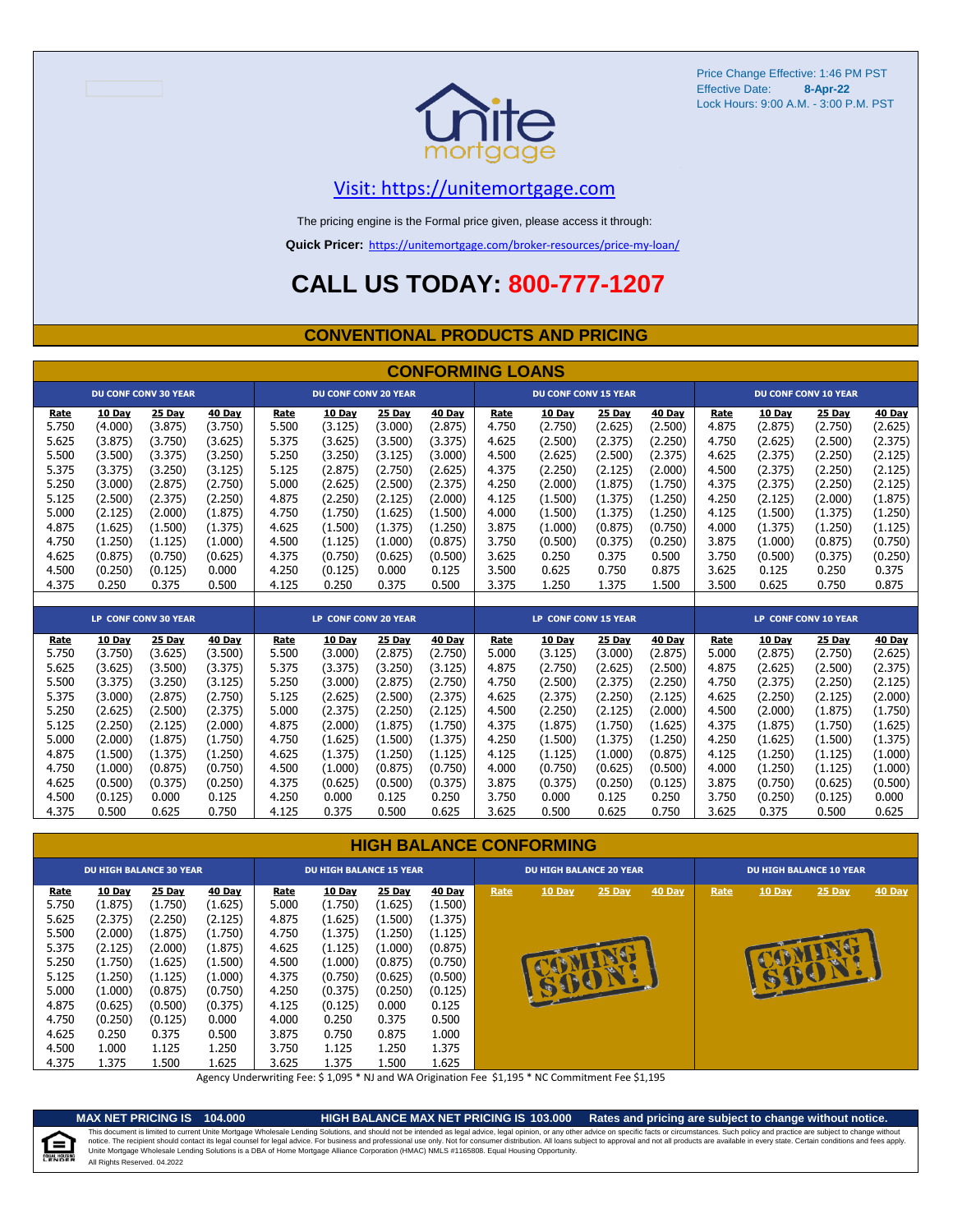

### [V](https://unitemortgage.com/)isit: https://unitemortgage.com

The pricing engine is the Formal price given, please access it through:

**Quick Pricer:** [https://un](https://unitemortgage.com/broker-resources/price-my-loan/)itemortgage.com/broker-resources/price-my-loan/

## **CALL US TODAY: 800-777-1207**

|             | <b>HOME AFFORDABLE PRODUCTS</b> |               |         |       |               |                                          |               |       |                                 |               |               |      |                                       |        |        |
|-------------|---------------------------------|---------------|---------|-------|---------------|------------------------------------------|---------------|-------|---------------------------------|---------------|---------------|------|---------------------------------------|--------|--------|
|             | <b>DU HOMEREADY 30 YEAR</b>     |               |         |       |               | <b>DU HOMEREADY HIGH BALANCE 30 YEAR</b> |               |       | <b>LP HOME POSSIBLE 30 YEAR</b> |               |               |      | LP HOME POSSIBLE HIGH BALANCE 30 YEAR |        |        |
| <u>Rate</u> | <b>10 Day</b>                   | <b>25 Day</b> | 40 Day  | Rate  | <b>10 Day</b> | <b>25 Day</b>                            | <b>40 Day</b> | Rate  | 10 Day                          | <b>25 Day</b> | <b>40 Day</b> | Rate | 10 Day                                | 25 Day | 40 Day |
| 5.750       | (3.875)                         | (3.750)       | (3.625) | 5.750 | (2.000)       | (1.875)                                  | (1.750)       | 5.750 | (3.875)                         | (3.750)       | (3.625)       |      |                                       |        |        |
| 5.625       | (3.625)                         | (3.500)       | (3.375) | 5.625 | (1.750)       | (1.625)                                  | (1.500)       | 5.625 | (3.625)                         | (3.500)       | (3.375)       |      |                                       |        |        |
| 5.500       | (3.250)                         | (3.125)       | (3.000) | 5.500 | (1.375)       | (1.250)                                  | (1.125)       | 5.500 | (3.375)                         | (3.250)       | (3.125)       |      |                                       |        |        |
| 5.375       | (2.875)                         | (2.750)       | (2.625) | 5.375 | (1.000)       | (0.875)                                  | (0.750)       | 5.375 | (3.000)                         | (2.875)       | (2.750)       |      |                                       |        |        |
| 5.250       | (2.375)                         | (2.250)       | (2.125) | 5.250 | (1.000)       | (0.875)                                  | (0.750)       | 5.250 | (2.500)                         | (2.375)       | (2.250)       |      |                                       |        |        |
| 5.125       | (2.250)                         | (2.125)       | (2.000) | 5.125 | (0.875)       | (0.750)                                  | (0.625)       | 5.125 | (2.250)                         | (2.125)       | (2.000)       |      |                                       | 6001.  |        |
| 5.000       | (1.875)                         | (1.750)       | (1.625) | 5.000 | (0.375)       | (0.250)                                  | (0.125)       | 5.000 | (1.875)                         | (1.750)       | (1.625)       |      |                                       |        |        |
| 4.875       | (1.375)                         | (1.250)       | (1.125) | 4.875 | 0.125         | 0.250                                    | 0.375         | 4.875 | (1.375)                         | (1.250)       | (1.125)       |      |                                       |        |        |
| 4.750       | (0.750)                         | (0.625)       | (0.500) | 4.750 | 0.500         | 0.625                                    | 0.750         | 4.750 | (1.000)                         | (0.875)       | (0.750)       |      |                                       |        |        |
| 4.625       | (0.500)                         | (0.375)       | (0.250) | 4.625 | 0.500         | 0.625                                    | 0.750         | 4.625 | (0.500)                         | (0.375)       | (0.250)       |      |                                       |        |        |
| 4.500       | 0.000                           | 0.125         | 0.250   | 4.500 | 0.875         | 1.000                                    | 1.125         | 4.500 | 0.000                           | 0.125         | 0.250         |      |                                       |        |        |
| 4.375       | 0.625                           | 0.750         | 0.875   | 4.375 | 1.500         | 1.625                                    | 1.750         | 4.375 | 0.625                           | 0.750         | 0.875         |      |                                       |        |        |

| <b>HOME READY AND HOMEPOSSIBLE CAP LIMITS</b>      |       |      |       |       |      |       |       |                                                                                                     |       |
|----------------------------------------------------|-------|------|-------|-------|------|-------|-------|-----------------------------------------------------------------------------------------------------|-------|
|                                                    |       |      |       |       |      |       |       | ULTV <=60 60.01 - 65 65.01 - 70 70.01 - 75 75.01 - 80 80.01 - 85 85.01 - 90 90.01 - 95 95.01 - 97 . |       |
| HomeReady/Home Possible FICO >=680 Adjustment Caps | 1.500 | .500 | 1.500 | 1.500 | .500 | 0.000 | 0.000 | 0.000                                                                                               | 0.000 |
| HomeReady/Home Possible FICO <680 Adjustment Caps  | 1.500 | .500 | 1.500 | 1.500 | .500 | .500  | 1.500 | .500                                                                                                | 1.500 |

Agency Underwriting Fee: \$ 1,095 \* NJ and WA Origination Fee \$1,195 \* NC Commitment Fee \$1,195

 $\equiv$ 

**MAX NET PRICING IS 104.000 HIGH BALANCE MAX NET PRICING IS 103.000 Rates and pricing are subject to change without notice.**

All Rights Reserved. 04.2022 This document is limited to current Unite Mortgage Wholesale Lending Solutions, and should not be intended as legal advice, legal opinion, or any other advice on specific facts or circumstances. Such policy and practice ar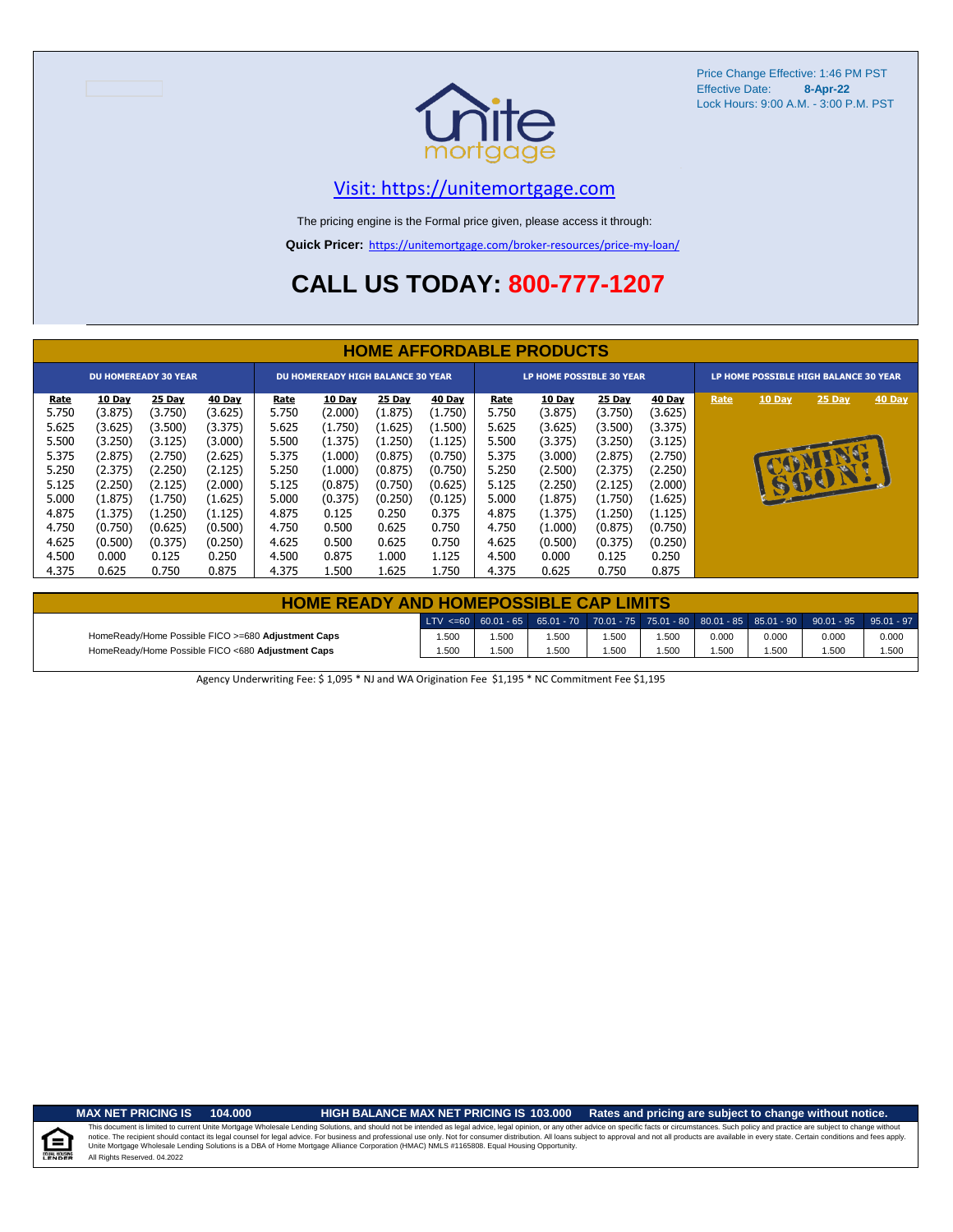

### [V](https://unitemortgage.com/)isit: https://unitemortgage.com

The pricing engine is the Formal price given, please access it through:

**Quick Pricer:** [https://un](https://unitemortgage.com/broker-resources/price-my-loan/)itemortgage.com/broker-resources/price-my-loan/

## **CALL US TODAY: 800-777-1207**

|                                                    | <b>CONVENTIONAL PRICING ADJUSTMENTS</b>                                                |             |                         |              |              |              |                    |              |                      |              |
|----------------------------------------------------|----------------------------------------------------------------------------------------|-------------|-------------------------|--------------|--------------|--------------|--------------------|--------------|----------------------|--------------|
| Credit Score / LTV                                 | Loan Terms > 15 years                                                                  | LTV < 60    | $60.01 - 70$            | $70.01 - 75$ | $75.01 - 80$ | $80.01 - 85$ | $85.01 - 90$       | $90.01 - 95$ | $95.01 - 97$         | >97.00%      |
| $740+$                                             |                                                                                        | 0.000       | 0.250                   | 0.250        | 0.500        | 0.250        | 0.250              | 0.250        | 0.750                | 0.750        |
| 720 - 739                                          |                                                                                        | 0.000       | 0.250                   | 0.500        | 0.750        | 0.500        | 0.500              | 0.500        | 1.000                | 1.000        |
| 700 - 719                                          |                                                                                        | 0.000       | 0.500                   | 1.000        | 1.250        | 1.000        | 1.000              | 1.000        | 1.500                | 1.500        |
| 680 - 699                                          |                                                                                        | 0.000       | 0.500                   | 1.250        | 1.750        | 1.500        | 1.250              | 1.250        | 1.500                | 1.500        |
| 660 - 679                                          |                                                                                        | 0.000       | 1.000                   | 2.250        | 2.750        | 2.750        | 2.250              | 2.250        | 2.250                | 2.250        |
| 640 - 659                                          |                                                                                        | 0.500       | 1.250                   | 2.750        | 3.000        | 3.250        | 2.750              | 2.750        | 2.750                | 2.750        |
| 620-639                                            |                                                                                        | 0.500       | 1.500                   | 3.000        | 3.000        | 3.250        | 3.250              | 3.250        | 3.500                | 3.500        |
|                                                    | Cash Out (Ex. Student Loan Only) All Loan Terms. Cumulative with above adjust.         | LTV < 60    | $60.01 - 70$            | $70.01 - 75$ | $75.01 - 80$ |              |                    |              |                      |              |
| $740+$                                             |                                                                                        | 0.375       | 0.625                   | 0.625        | 0.875        |              |                    |              |                      |              |
| 720 - 739                                          |                                                                                        | 0.375       | 1.000                   | 1.000        | 1.125        |              |                    |              |                      |              |
| 700 - 719                                          |                                                                                        | 0.375       | 1.000                   | 1.000        | 1.125        |              |                    |              |                      |              |
| 680 - 699                                          |                                                                                        | 0.375       | 1.125                   | 1.125        | 1.750        |              |                    |              |                      |              |
| 660 - 679                                          |                                                                                        | 0.625       | 1.125                   | 1.125        | 1.875        |              |                    |              |                      |              |
| 640 - 659                                          |                                                                                        | 0.625       | 1.625                   | 1.625        | 2.625        |              |                    |              |                      |              |
| 620 - 639                                          |                                                                                        | 0.625       | 1.625                   | 1.625        | 3.125        |              |                    |              |                      |              |
| <b>Other Price Adjustments</b>                     | All Loan Terms<br>Cumulative with above adjustments                                    | $LTV < =60$ | $60.01 - 65$            | $65.01 - 70$ | $70.01 - 75$ | $75.01 - 80$ | $80.01 - 85$       | $85.01 - 90$ | $90.01 - 95$         | $95.01 - 97$ |
| High Balance Purchase and R/T Refinance            |                                                                                        | 0.500       | 0.750                   | 0.750        | 0.750        | 1.000        | 1.000              | 1.000        | 1.000                | 1.000        |
| High Balance Cash-Out Refinance                    |                                                                                        | 1.250       | 1.500                   | 1.500        | 1.500        | 1.750        | <b>NA</b>          | <b>NA</b>    | NA                   | <b>NA</b>    |
| High Balance ARMs (Adjustment Based on CLTV)       |                                                                                        | 0.750       | 0.750                   | 0.750        | 0.750        | 1.500        | 1.500              | 1.500        | 1.750                | 1.750        |
| <b>ARMs</b>                                        |                                                                                        | 0.000       | 0.000                   | 0.000        | 0.000        | 0.000        | 0.000              | 0.000        | 0.250                | <b>NA</b>    |
| HomeReady/Home Possible FICO >=680 Adjustment Caps |                                                                                        | 1.500       | 1.500                   | 1.500        | 1.500        | 1.500        | 0.000              | 0.000        | 0.000                | 0.000        |
| HomeReady/Home Possible FICO <680 Adjustment Caps  |                                                                                        | 1.500       | 1.500                   | 1.500        | 1.500        | 1.500        | 1.500              | 1.500        | 1.500                | 1.500        |
| <b>Investment Properties</b>                       |                                                                                        | 2.125       | 2.125                   | 2.125        | 2.125        | 3.375        | 4.125              | <b>NA</b>    | <b>NA</b>            | NA.          |
| Second Home                                        |                                                                                        | 1.125       | 1.625                   | 1.625        | 2.125        | 3.375        | 4.125              | 4.125        | 4.125                | 4.125        |
| Manufactured home                                  |                                                                                        | 0.500       | 0.500                   | 0.500        | 0.500        | 0.500        | 0.500              | 0.500        | 0.500                | 0.500        |
|                                                    | 2-4 Unit Properties (3-4 unit max LTV is 75% (DU) and 80% (LP))                        | 1.000       | 1.000                   | 1.000        | 1.000        | 1.000        | 1.000              | NA.          | <b>NA</b>            | NA           |
|                                                    | Condos - Loan Terms > 15Y (does not apply to Detached building types)                  | 0.000       | 0.000                   | 0.000        | 0.000        | 0.750        | 0.750              | 0.750        | 0.750                | 0.750        |
|                                                    | Escrow Waiver (LTV >80% not available in NM, LTV >90% does not apply to HB Nationwide) | 0.000       | 0.000                   | 0.000        | 0.000        | 0.000        | 0.000              | 0.000        | 0.000                | <b>NA</b>    |
|                                                    |                                                                                        |             |                         |              |              |              |                    |              |                      |              |
| UW Waiver Fee (ALL LTV) - based on loan size       |                                                                                        |             |                         |              |              |              |                    |              |                      |              |
|                                                    | <b>ALL SUBORDINATE FINANCING</b>                                                       |             |                         |              | .375%        |              |                    |              |                      |              |
|                                                    |                                                                                        |             |                         |              |              |              |                    |              |                      |              |
| <b>LTV Range</b>                                   | <b>CLTV Range</b>                                                                      |             | Credit Score < 720      |              |              |              | Credit Score > 720 |              |                      |              |
| $\leq 65.00\%$                                     | $80.01\% - 95.00\%$                                                                    |             | 0.500                   |              |              |              | 0.250              |              |                      |              |
| 65.01% - 75.00%                                    | $80.01\% - 95.00\%$                                                                    |             | 0.750                   |              |              |              | 0.500              |              |                      |              |
| 75.01% - 95.00%                                    | $90.01\% - 95.00\%$                                                                    |             | 1.000                   |              |              |              | 0.750              |              |                      |              |
| 75.01% - 90.00%                                    | 76.01% - 90.00%                                                                        |             | 1.000                   |              |              |              | 0.750              |              |                      |              |
| $\leq 95.00\%$                                     | 95.01% - 97.00%                                                                        |             | 1.500                   |              |              |              | 1.500              |              |                      |              |
|                                                    | <b>LOCK EXTENSIONS - RELOCKS - OTHER CHANGES</b>                                       |             |                         |              |              |              |                    |              |                      |              |
|                                                    |                                                                                        |             | <b>Lock Extensions:</b> |              |              |              |                    |              |                      |              |
| 1-4 days                                           | .03 / day                                                                              |             |                         |              |              |              |                    |              |                      |              |
| 5 days                                             | 0.125                                                                                  |             |                         |              |              |              |                    |              | 10 Day Lock Expires: | 04/18/22     |
| 7 days                                             | 0.187                                                                                  |             |                         |              |              |              |                    |              | 25 Day Lock Expires: | 05/03/22     |
| 10 days                                            | 0.250                                                                                  |             |                         |              |              |              |                    |              | 40 Day Lock Expires: | 05/18/22     |
| 15 days                                            | 0.375                                                                                  |             |                         |              |              |              |                    |              |                      |              |

**Relocks: Other Changes:**

Loan Program *plus* Worse Case if moving into different delivery type

Rate Change Not subject to worse case pricing

Locks expiring on a non business day are good through the following business day.

Agency Underwriting Fee: \$ 1,095 \* NJ and WA Origination Fee \$1,195 \* NC Commitment Fee \$1,195

| i | IDE |  |
|---|-----|--|
|   |     |  |

| NET PRICING IS' | 104.000 |
|-----------------|---------|
|-----------------|---------|

**MAX NET PRICING IS 104.000 Rates and prices are subject to change without notice.** 25/30 YR.: 2.960% 1 YR Libor: 0.360%

APOR: 15/20 YR.: 2.500% 1 YR CMT: 0.120%

All Rights Reserved. 04.2022 This document is limited to current Unite Mortgage Wholesale Lending Solutions, and should not be intended as legal advice, legal opinion, or any other advice on specific facts or circumstances. Such policy and practice ar